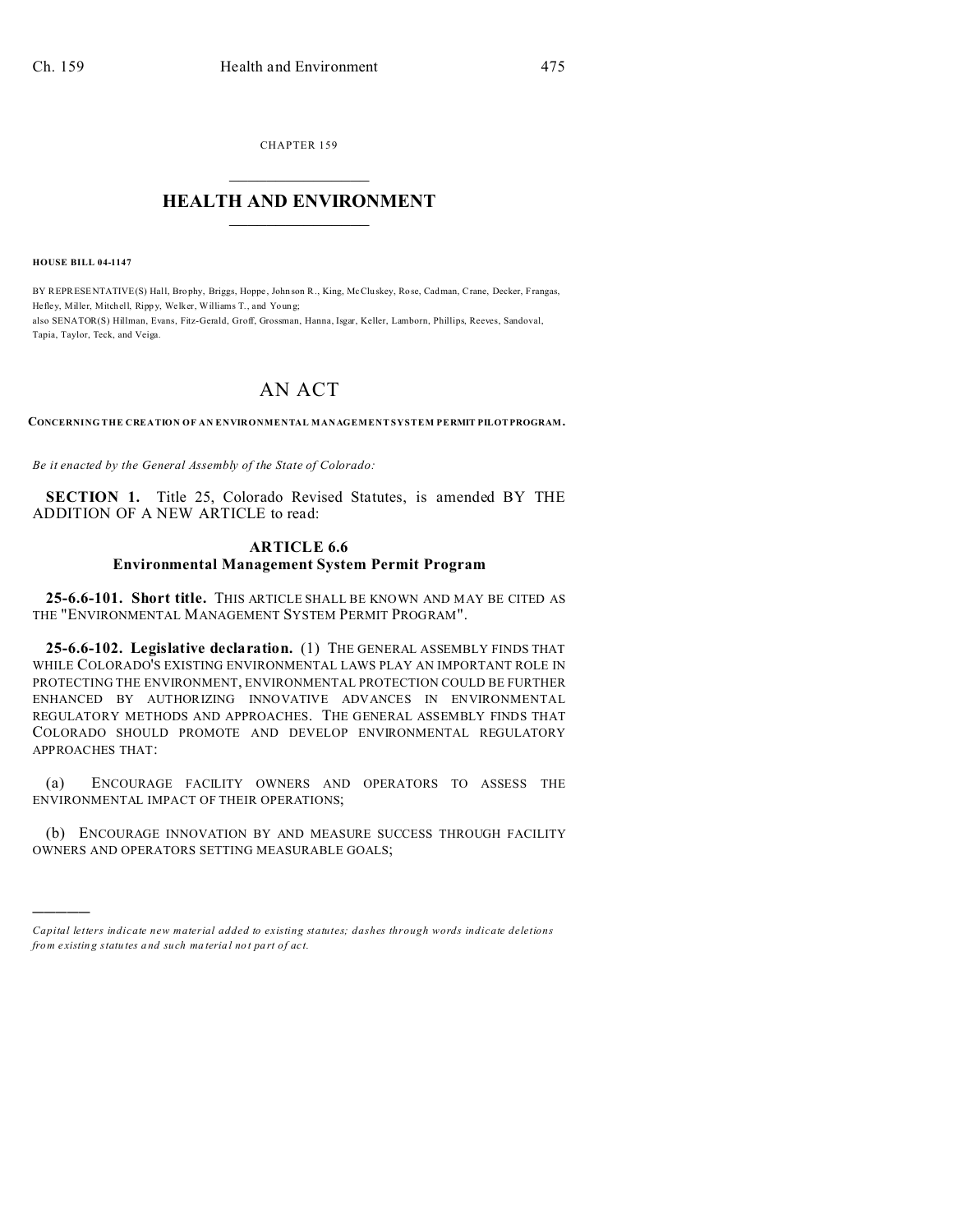(c) PROVIDE FACILITY OWNERS AND OPERATORS WITH FLEXIBILITY TO IMPLEMENT THE MOST EFFECTIVE POLLUTION PREVENTION, SOURCE REDUCTION, OR OTHER POLLUTION REDUCTION STRATEGIES FOR THEIR PARTICULAR FACILITIES, WHILE COMPLYING WITH VERIFIABLE AND ENFORCEABLE POLLUTION LIMITS;

(d) ENCOURAGE SUPERIOR ENVIRONMENTAL PERFORMANCE, CONTINUOUS IMPROVEMENT TOWARD SUSTAINABLE LEVELS OF RESOURCE USAGE, AND MINIMAL LEVELS OF POLLUTION DISCHARGES, EMISSIONS, AND RELEASES;

(e) RECOGNIZE FACILITY OWNERS AND OPERATORS THAT ARE CONSIDERED ENVIRONMENTAL LEADERS AND THAT REDUCE POLLUTION TO LEVELS BELOW WHAT IS REQUIRED BY APPLICABLE LAW, THROUGH PARTICIPATION IN THE ENVIRONMENTAL MANAGEMENT SYSTEM PERMIT PROGRAM;

(f) CONSOLIDATE ENVIRONMENTAL REQUIREMENTS INTO ONE PERMIT, WHILE RESPECTING LOCAL AGENCY JURISDICTION AND ENCOURAGING LOCAL AGENCIES TO PARTICIPATE, AND ALLOW FACILITY OWNERS AND OPERATORS TO MAKE ENVIRONMENTAL DECISIONS BASED UPON ALL ENVIRONMENTAL CONSIDERATIONS;

(g) REDUCE THE TIME AND MONEY SPENT BY AGENCIES AND FACILITY OWNERS AND OPERATORS ON PAPERWORK AND OTHER ADMINISTRATIVE TASKS THAT DO NOT BENEFIT THE ENVIRONMENT, INCLUDING STREAMLINING PERMIT, RECORD-KEEPING, AND REPORTING REQUIREMENTS;

(h) INCREASE PUBLIC PARTICIPATION AND ENCOURAGE STAKEHOLDER CONSENSUS IN THE DEVELOPMENT OF INNOVATIVE ENVIRONMENTAL REGULATORY APPROACHES AND METHODS FOR MONITORING THE ENVIRONMENTAL PERFORMANCE OF PROJECTS PURSUANT TO THIS TITLE;

(i) ENCOURAGE GROUPS OF FACILITIES AND COMMUNITIES TO WORK TOGETHER TO REDUCE POLLUTION TO LEVELS BELOW WHAT IS REQUIRED BY APPLICABLE LAW;

(j) PROVIDE REASONABLE ASSISTANCE TO FACILITATE MEANINGFUL STAKEHOLDER PARTICIPATION; AND

(k) INCREASE UNDERSTANDING AND TRANSPARENCY OF ENVIRONMENTAL LAWS AND PROMOTE COMMUNICATION AMONG AGENCIES, REGULATED ENTITIES, AND THE PUBLIC.

**25-6.6-103. Definitions.** AS USED IN THIS ARTICLE, UNLESS THE CONTEXT OTHERWISE REQUIRES:

(1) "DEPARTMENT" MEANS THE STATE DEPARTMENT OF PUBLIC HEALTH AND ENVIRONMENT.

(2) "ENVIRONMENTAL PERMIT" MEANS A PERMIT ISSUED PURSUANT TO ARTICLE 20.5 OF TITLE 8, C.R.S., ARTICLES 7, 8, 11, AND 15 OF THIS TITLE OR ARTICLE 20 OF TITLE 30, C.R.S., OR RULES PROMULGATED UNDER SUCH PROVISIONS, AND MAY ALSO INCLUDE PERMITS ISSUED PURSUANT TO LOCAL GOVERNMENT AUTHORITY, WITH THE CONSENT OF SUCH LOCAL GOVERNMENT AUTHORITY.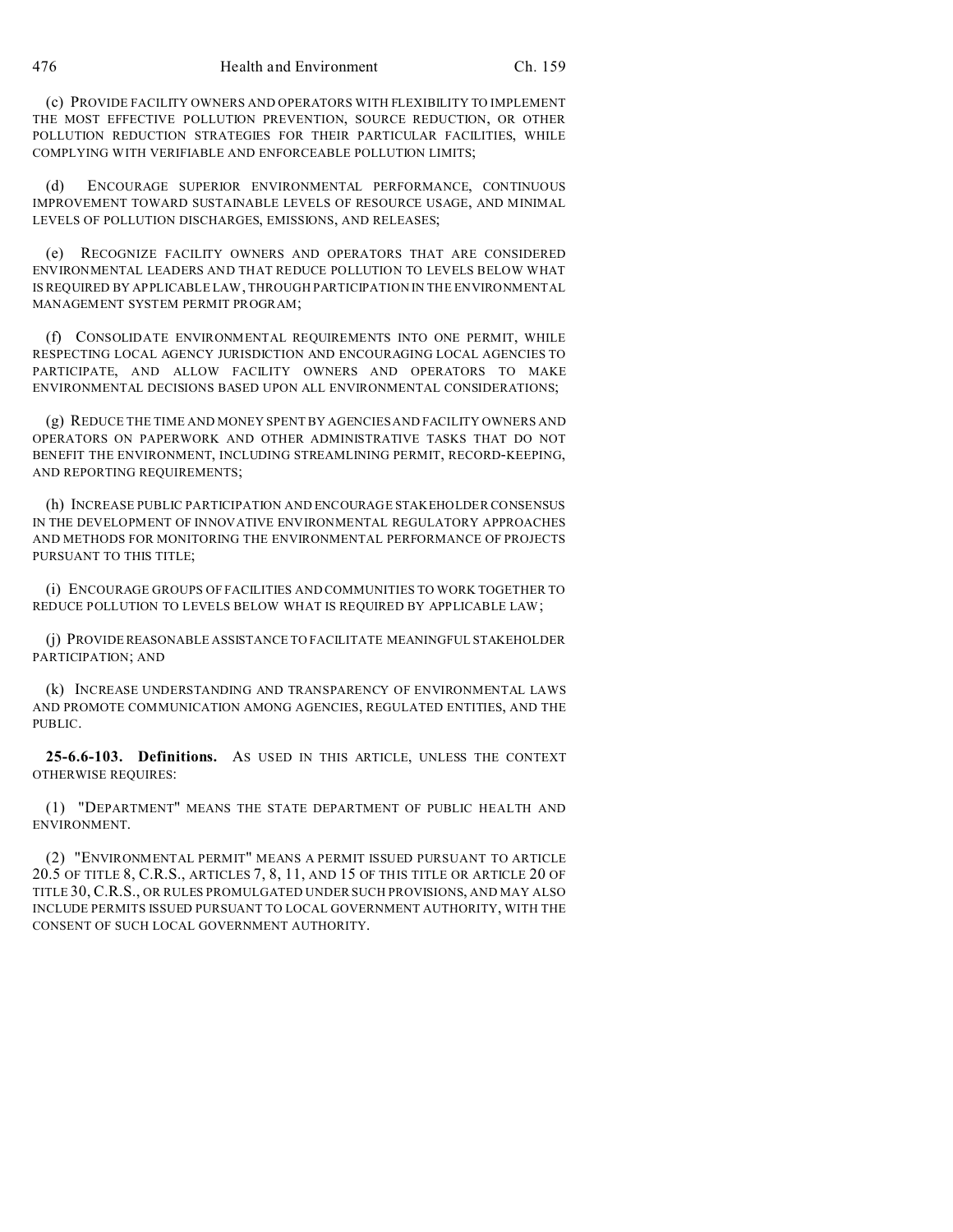(3) "ENVIRONMENTAL REQUIREMENT" MEANS A REQUIREMENT IN A LAW ADMINISTERED BY THE DEPARTMENT, A RULE ADOPTED BY A STATUTORILY DESIGNED STATE BOARD OR COMMISSION, A PERMIT OR ORDER ISSUED BY THE DEPARTMENT, OR AN AGREEMENT ENTERED INTO WITH THE DEPARTMENT.

**25-6.6-104. Powers and duties of the department.** (1) THE DEPARTMENT IS AUTHORIZED TO IMPLEMENT A VOLUNTARY ENVIRONMENTAL MANAGEMENT SYSTEM PERMIT PROGRAM, WHICH SHALL BE A PILOT PROGRAM UNTIL MAY 15, 2007, THAT ALLOWS A LIMITED NUMBER OF PARTICIPANTS AS DETERMINED BY THE DEPARTMENT TO OBTAIN AN ENVIRONMENTAL MANAGEMENT SYSTEM PERMIT. THE ENVIRONMENTAL MANAGEMENT SYSTEM PERMIT SHALL ALLOW PARTICIPANTS TO MEET EXISTING ENVIRONMENTAL STANDARDS OF A LAW, RULE, ORDER, OR PERMIT RELATED TO THE CONTROL OR ABATEMENT OF POLLUTION THROUGH THE USE OF ALTERNATIVE METHODS AND PROCEDURES WHILE ENSURING COMPLIANCE WITH AN ESTABLISHED AMBIENT AIR OR WATER STANDARD. NOTHING IN THIS SECTION SHALL BE CONSTRUED TO AUTHORIZE A PARTICIPANT TO EXCEED AN ESTABLISHED AMBIENT AIR OR WATER STANDARD.

(2) NOTWITHSTANDING THE PROVISIONS OF SECTION 25-1-102, THE EXECUTIVE DIRECTOR OF THE DEPARTMENT HAS THE SOLE AUTHORITY TO PROMULGATE AND AMEND RULES, TO THE EXTENT THAT SUCH RULES AND AMENDMENTS TO THE RULES ARE CONSISTENT WITH FEDERAL LAW, IN ORDER TO SPECIFY THE PROCEDURES AND OTHER NECESSARY REQUIREMENTS FOR ISSUING, IMPLEMENTING, REVOKING, AND ENFORCING AN ENVIRONMENTAL MANAGEMENT SYSTEM PERMIT AND TO ESTABLISH ALTERNATIVE METHODS OR PROCEDURES FOR MEETING ENVIRONMENTAL STANDARDS. THE PROCEDURES OUTLINED IN THE RULES SHALL INCLUDE THE OPPORTUNITY FOR PUBLIC NOTICE AND COMMENT.

(3) THE DEPARTMENT SHALL INCLUDE, BUT NOT BE LIMITED TO, THE FOLLOWING ELEMENTS IN THE ENVIRONMENTAL MANAGEMENT SYSTEM PERMIT:

(a) THE ELEMENTS OF AN ENVIRONMENTAL MANAGEMENT SYSTEM;

(b) A REQUIREMENT AND CRITERIA FOR AUDITS OF THE ENVIRONMENTAL MANAGEMENT SYSTEM;

(c) A REQUIREMENT AND CRITERIA FOR ENVIRONMENTAL COMPLIANCE AUDITS;

(d) A REQUIREMENT AND CRITERIA FOR REPORTING A SUMMARY OF THE RESULTS OF THE ENVIRONMENTAL COMPLIANCE AUDITS;

(e) ENVIRONMENTAL PERFORMANCE STANDARDS AND LIMITS;

(f) A REQUIREMENT THAT PROGRAM PARTICIPANTS COMMIT TO MEASURABLE ENVIRONMENTAL BENEFITS AND CONTINUAL ENVIRONMENTAL IMPROVEMENT;

(g) MONITORING, REPORTING, AND RECORD-KEEPING REQUIREMENTS;

(h) THE ABILITY FOR AN ANALYSIS AND CONSIDERATION OF ALL ENVIRONMENTAL IMPACTS IN DEVELOPING ENVIRONMENTAL REQUIREMENTS;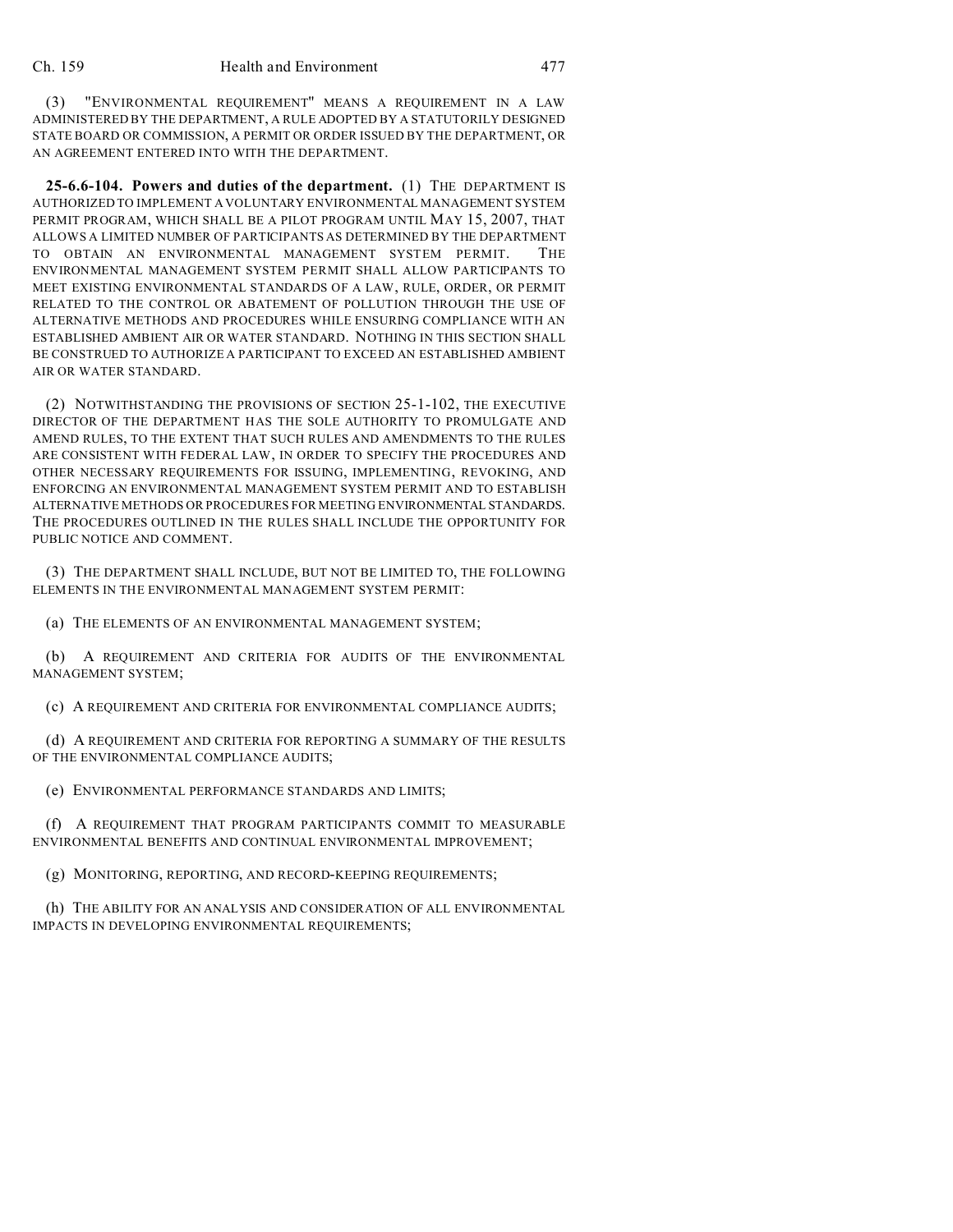(i) A REQUIREMENT FOR COMMUNITY INVOLVEMENT AND A COMMUNICATIONS PLAN; AND

(j) PROCEDURES THAT REDUCE OTHERWISE REQUIRED PERMIT MODIFICATION PROCEDURAL REQUIREMENTS.

(4) THE DEPARTMENT SHALL ESTABLISH THE MINIMUM CRITERIA THAT AN ENTITY SHALL MEET IN ORDER FOR THE ENTITY TO BE CONSIDERED FOR PARTICIPATION IN THE PROGRAM. SUCH CRITERIA SHALL INCLUDE, BUT NOT BE LIMITED TO, AN IDENTIFIED NUMBER OF YEARS WITH NO SERIOUS ENVIRONMENTAL CIVIL NONCOMPLIANCE, AN IDENTIFIED NUMBER OF YEARS WITHOUT ANY ENVIRONMENTAL CRIMINAL NONCOMPLIANCE, AND A DEMONSTRATION THAT THE PARTICIPATING ENTITY IS AN ENVIRONMENTAL LEADER IN COLORADO.

(5) THE DEPARTMENT SHALL DEVELOP AND MAKE AVAILABLE TO THE PUBLIC INFORMATION ON ANY ALTERNATIVE MONITORING, RECORD KEEPING, REPORTING, METHOD, OR CONDITION THAT THE ENVIRONMENTAL MANAGEMENT SYSTEM PERMIT PRESCRIBES AND ANY OTHER INCENTIVE PROVIDED TO THE APPLICANT WITHIN THE ENVIRONMENTAL MANAGEMENT SYSTEM PERMIT.

(6) AN ENTITY SUBJECT TO AN ENVIRONMENTAL MANAGEMENT SYSTEM PERMIT SHALL BE SUBJECT TO THE SAME FEE PROVISIONS AS OTHER EXISTING PERMITS, UNLESS THE DEPARTMENT REDUCES THE FEE AS AN OPERATIONAL FLEXIBILITY INCENTIVE. THE DEPARTMENT IS AUTHORIZED TO EXERCISE SUCH FLEXIBILITY.

(7) THE DEPARTMENT SHALL ESTABLISH PERFORMANCE MEASURES, INCLUDING PUBLIC NOTICE AND COMMENT, TO ASSESS THE PILOT PROGRAM'S PERFORMANCE AFTER PUBLIC NOTICE AND COMMENT.

**25-6.6-105. Enforcement - self-audit - review.** (1) THE DEPARTMENT IS AUTHORIZED TO ENTER AND INSPECT ANY PROPERTY, PREMISES, OR PLACE, AND ALL FACILITIES, ON- OR OFF-SITE, THAT IS OR ARE COVERED BY AN ENVIRONMENTAL MANAGEMENT PERMIT OR WHERE RELEVANT DOCUMENTS MAY BE LOCATED, FOR THE PURPOSE OF INVESTIGATING ANY ACTUAL, SUSPECTED, OR POTENTIAL SOURCE OF POLLUTION OR ASCERTAINING COMPLIANCE OR NONCOMPLIANCE WITH ANY REQUIREMENT OF THIS ARTICLE, ANY RULE PROMULGATED PURSUANT TO THIS ARTICLE, OR ANY PERMITISSUED PURSUANT TO THIS ARTICLE. THE DEPARTMENT MAY, AT REASONABLE TIMES, HAVE ACCESS TO AND COPY ANY RECORD, INSPECT ANY MONITORING EQUIPMENT OR METHOD, OR SAMPLE ANY EMISSIONS OR WASTES, INCLUDING MIXTURES OF WASTE WITH ENVIRONMENTAL MEDIA OR OTHER MATERIALS REQUIRED PURSUANT TO THIS ARTICLE; EXCEPT THAT, IF THE PERMIT HOLDER DENIES OR DOES NOT CONSENT SUCH ENTRY OR INSPECTION, THE DEPARTMENT HAS THE AUTHORITY TO SEEK A WARRANT FROM A COURT OF COMPETENT JURISDICTION IN THE COUNTY IN WHICH THE PROPERTY, PREMISES, OR PLACE IS LOCATED PRIOR TO INSPECTION. THE COURT SHALL ISSUE SUCH A WARRANT UPON A PROPER SHOWING OF THE NEED FOR SUCH ENTRY AND INSPECTION. ANY TRADE SECRETS AND PROPRIETARY INFORMATION OBTAINED IN THE COURSE OF THE INSPECTION OR INVESTIGATION SHALL BE KEPT CONFIDENTIAL UNLESS THE PERMIT HOLDER CONSENTS TO THE RELEASE OF THE INFORMATION; EXCEPT THAT INFORMATION REQUIRED TO BE MADE AVAILABLE TO THE DEPARTMENT PURSUANT TO ANY OTHER LAW SHALL NOT BE CONFIDENTIAL. THE DEPARTMENT SHALL PROVIDE A PERMIT HOLDER WITH A DUPLICATE OF ANY